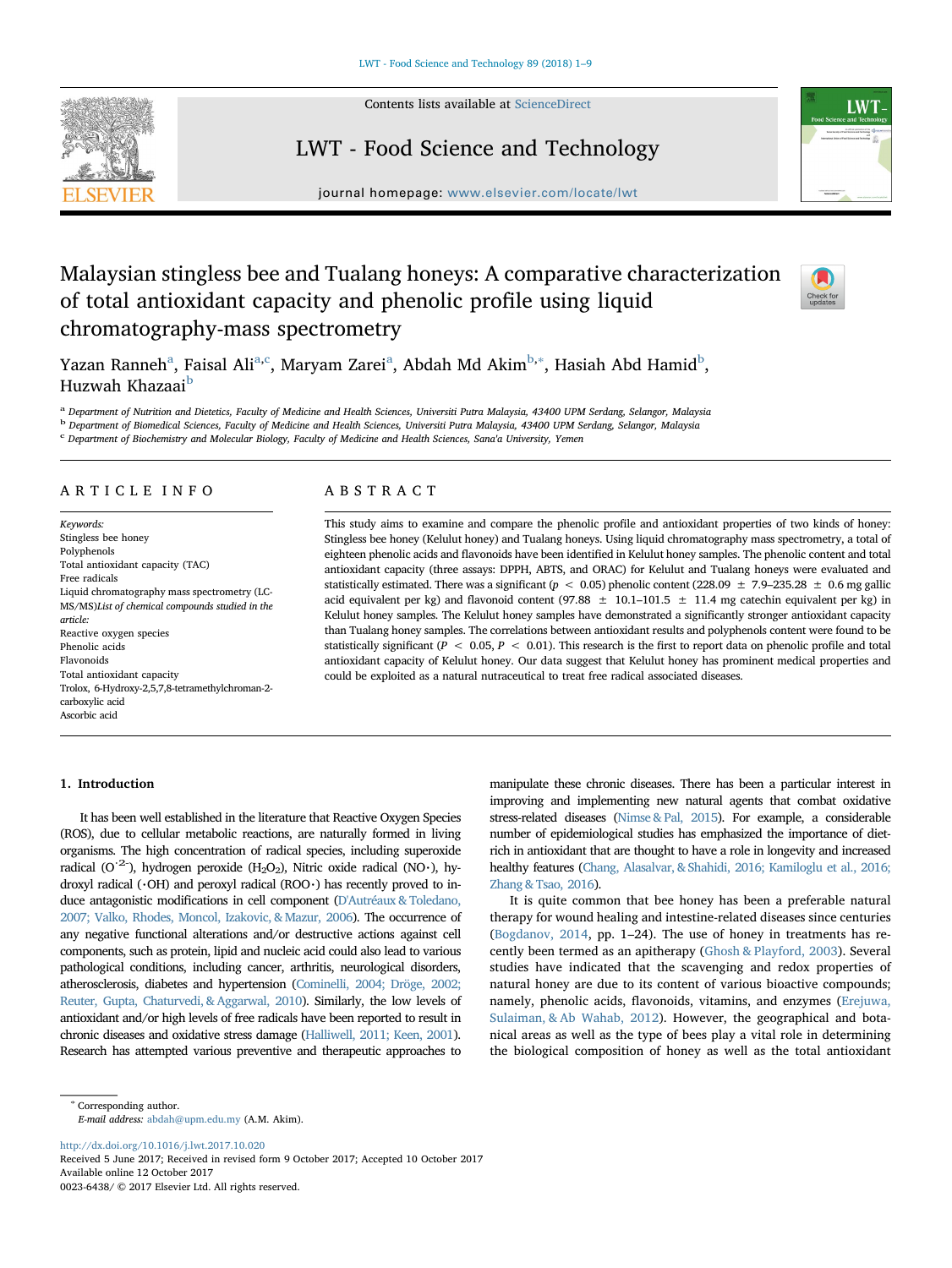|            | <b>Abbreviations</b>                    | TFC.<br>UHPLC | Total flavonoid content<br>Ultra-High Performance Liquid Chromatos |
|------------|-----------------------------------------|---------------|--------------------------------------------------------------------|
| <b>ROS</b> | Reactive oxygen species                 | <b>DPPH</b>   | 1,1-diphenyl-2-picrylhydrazyl                                      |
| LC-MS      | Liquid chromatography-mass spectrometry | <b>ABTS</b>   | 2,2'-azino-di(3-ethylbenzthiazoline-6-sulfo                        |
| KH         | Kelulut honey                           | Trolox        | 6-Hydroxy-2,5,7,8-tetramethylchroman-2-                            |
| TH         | Tualang honey                           | ORAC          | Oxygen radical absorbance capacity                                 |
| <b>TPC</b> | Total phenolic content                  |               |                                                                    |
|            |                                         |               |                                                                    |

capacity (TAC) [\(Erejuwa, Sulaiman, & Wahab, 2012\)](#page-8-7). The variety of flower species and its abundance all year round in Malaysia is thought to be the main source beyond the availability of different kinds of bee honey. Tualang honey (TH) and Kelulut honey (KH) are believed to be the most famous.

The TH, a tropical multifloral rain forest honey, is produced mainly by Apis dorsata (the rock bee), whereas KH is produced by Trigona, a stingless bee ([Boorn et al., 2010](#page-8-8)). In Malaysia, these two kinds of honey have become very famous for being taken for different traditional treatment purposes ([Barakhbah, Anisah, & Agil, 2007](#page-8-9)). Being gathered from plants' nectar, modified and stored by different types of honey bees, as well as being rich in polyphenols, there is an increasing number of studies attempting to figure out the biological composition of these two types of honey today [\(Abd Jalil, Kasmuri, & Hadi, 2017; Barakhbah](#page-7-0) [et al., 2007; Bogdanov, 2014](#page-7-0), pp. 1–24; [Boorn et al., 2010\)](#page-8-8). More recently, there are research reports that have found various benefits for Tualang honey, for being particularly anti-inflammatory ([Othman,](#page-8-10) [2012\)](#page-8-10), anti-microbial ([Alvarez-Suarez et al., 2010](#page-8-11)), anti-oxidant ([Barakhbah et al., 2007\)](#page-8-9), and anti-ageing ([Al-Rahbi et al., 2014\)](#page-7-1). These therapeutic activities have been strongly attributed to the phenolic acid and flavonoids content of Tualang honey. More importantly, the polyphenolic compound accompanying its biological activities makes it of a particular interest from the nutritional and pharmacological viewpoints ([Ghosh & Playford, 2003](#page-8-6)). Nonetheless, there is still much lacking about the phenolic profile and antioxidant capacity of KH.

Stingless bee honey (KH) is thought to have a higher content of polyphenol than any other kind of honey [\(Biluca, Braghini, Gonzaga,](#page-8-12) [Costa, & Fett, 2016; Kek, Chin, Yusof, Tan, & Chua, 2014](#page-8-12)). This is likely attributed to the small size of Trigona's body that helps her stretch itself inside a bigger number of flowers, and hence diversifying the bioactive compounds collected and put in the make-up of honey. It is presumed that the periodical monitoring of Total Antioxidant Capacity (TAC) as well as the polyphenols profile of KH and TH are crucially useful for health care and product quality insurance. Although previous studies have used several methods to measure TAC, they did not have measurements for more many samples together, and hence they did not have one unified report of their results. The development of a more efficient method for measuring TAC and a validation using 96-well microplate makes this study particularly important [\(Kambayashi et al.,](#page-8-13) [2009\)](#page-8-13). This study aims to examine the identification and quantification of polyphenols profile in KH and TH samples and to chart the differences between the antioxidant properties for KH and TH with known synthetic antioxidants in vitro.

| TFC.         | Total flavonoid content                                |
|--------------|--------------------------------------------------------|
| <b>UHPLC</b> | Ultra-High Performance Liquid Chromatography           |
| <b>DPPH</b>  | 1,1-diphenyl-2-picrylhydrazyl                          |
| ABTS         | 2,2'-azino-di(3-ethylbenzthiazoline-6-sulfonic acid)   |
| Trolox       | 6-Hydroxy-2,5,7,8-tetramethylchroman-2-carboxylic acid |
| ORAC         | Oxygen radical absorbance capacity                     |
|              |                                                        |

#### 2. Materials and methods

#### 2.1. Honey samples

Two samples from Tualang honey (TH) and Kelulut honey (KH) were used. The two types of honeys, which are respectively produced by the Apps dorsata bees and Trigona bees, were supplied by two different local bee honey collectors. The first batches of TH and KH were collected from the forest of Kedah state, whereas the second batches were collected from the forest of Johor Bahru state [\(Table 1](#page-1-0)). The samples were all stored in sterile air-tight-glass bottles at 15 °C to rule out any moisture absorption during the time between their collection and analysis.

# 2.2. Chemicals

All the solvents and reagents used in this research were from analytical grade as well as DPPH (1,1-diphenyl-2-picrylhydrazyl). The gallic acid and catechin were purchased from Sigma-Aldrich, Chemicals, Co., USA. The ABTS and Oxygen Radical Absorbance Capacity (ORAC) kits were purchased from Zen-Bio, Inc., USA.

# 2.3. Proximate analysis

To identify the content of ash, moisture, protein, fat and carbohydrate in honey samples, we used proximate analysis according to the official analysis methods from the Association of Official Analytical Chemists ([AOAC, 2005](#page-8-14)). All tests were carried out in triplicate.

#### 2.4. Determination of vitamin C

Vitamin C (i.e., Ascorbic Acid) in all honey samples is usually determined using one previous method that has become a standard baseline in some studies [\(Ciulu et al., 2011\)](#page-8-15), though it sometimes included minor modifications. Accordingly, vitamin C was quantified using a reversed phase high-performance liquid chromatography (HPLC) (Agilent 1100, Palo Alto, USA), and was connected with UV detector. The stock solution was prepared by dissolving 2.5 mg vitamin C into 50 ml of phosphate buffer (1M, pH 5.5) and 4 ml of NaOH (3 mol/L) in a 100 mL in a volumetric flask. Following that, 2.5 g of honey sample was dissolved of HPLC-water. Before injection, the honey solution was filtered through filter paper Whatman  $#4$  (0.45  $\mu$ m). A reversed-phase C18 column (Alltech, Licosphere, United States) (250 mm  $\times$  4 mm, 5  $\mu$  m I.D) was used for the separation of mobile

<span id="page-1-0"></span>

| SI No | Sample Code                                                  | Traditional and Scientific name                                                                                              | Floral and Bee type                                                                                       | Local and scientific name of trees                                                                                                                                                                                                             | Time of collection                                       | Region                                                                                                          |
|-------|--------------------------------------------------------------|------------------------------------------------------------------------------------------------------------------------------|-----------------------------------------------------------------------------------------------------------|------------------------------------------------------------------------------------------------------------------------------------------------------------------------------------------------------------------------------------------------|----------------------------------------------------------|-----------------------------------------------------------------------------------------------------------------|
|       | TH <sub>1</sub><br>KH1<br>TH <sub>2</sub><br>KH <sub>2</sub> | Tualang Honey (Jungle honey)<br>Kelulut honey (Stingless bee honey)<br>Tualang Forest honey<br>Kelulut (Stingless bee honey) | Multifloral (Apps dorsata)<br>Monofloral (Trigona)<br>Multifloral (Apps dorsata)<br>Multifloral (Trigona) | Tualang tree (Kompassia excelsa)<br>Forest Mangrove (Acacia Mangium)<br>Tualang tree (Kompassia excelsa)<br>Forest Mangorve (Acacia Mangium)<br>Rambutan (Nephelium lappaceum)<br>Longan (Dimocarpus longan)<br>Belimbing (Averrhoa carambola) | September 2015<br>September 2015<br>May 2016<br>May 2016 | Kedah, North of Malaysia<br>Kedah, North Malaysia<br>Johor Bahru, South Malaysia<br>Johor Bahru, South Malaysia |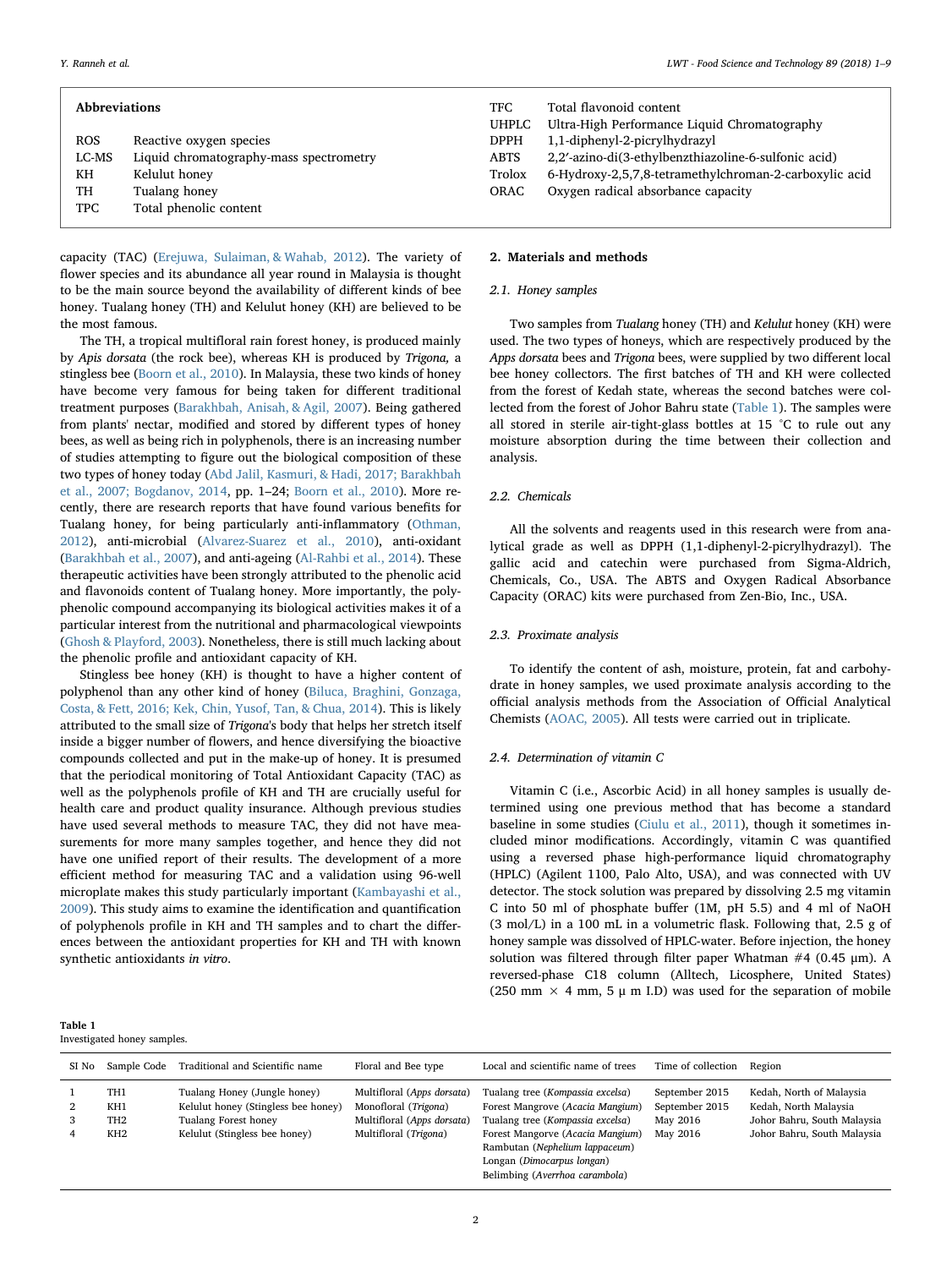phases solution A (trifluoroaceticacid (0.025%v/v)) and solution B (acetonitrile( $100\%v/v$ )) at constant flow rate 0.5 ml/min. The sample injection volume was 15 μL.

#### 2.5. Total phenolic content

The total phenolic content in honey samples was determined colorimetrically using Folin-Ciocalteu reagents with slight changes, as was used by [Beretta, Granata, Ferrero, Orioli, and Facino \(2005\)](#page-8-16). Also, 2 g of honey was diluted with 20 ml of HPLC-grade water, and then 200 μL of honey solution was mixed with 3 mL of 10% diluted Folin-Ciocalteu reagent. After 90 min of keeping in dark at room temperature, the absorbance was read at 750 nm using a UV spectrophotometer (PG Instruments Ltd, Leicestershire, UK). Serial concentration of Gallic acid was used to draw the standard calibration curve (0.02, 0.04, 0.06, 0.08, 0.1, 0.12 mg/ml;  $r^2 = 0.994$ ). The results were the mean value of triplicate date that given in mg of Gallic acid per 1 kg of honey.

#### 2.6. Total flavonoid content

The total flavonoid content was determined using our previous method [\(Ali, Ranneh, Ismail, & Esa, 2015](#page-8-17)), but with the inclusion of a slight modification. This included 1 ml of honey sample (0.1–0.4 g/ml) that was added to solution (2%) of aluminum chloride. After incubating for 10 min at 25 °C, the abosrbance of the mixture was measured at 430 nm using a UV-vis spectrophotometer. The serial concentration of  $(+)$ - catechin was used to draw the standard calibration curve (0.02, 0.04, 0.06, 0.08, 0.1,

0.12 mg/ml;  $r^2 = 0.994$ ). The results were the mean value of triplicate date that given in mg of  $(+)$ - catechin acid per 1 kg of honey.

# 2.7. LC-MS/MS analysis

Each peak of honey samples separated using LC-ESI-MS/MS was carried out using AB Sciex 5500Q Trap LC/MS-MS system consisting of degasser, binary pump, auto sampler and column heater. The column vent was coupled to an Agilent 1290 series UHPLC mass spectrometer (Agilent Technologies, Palo Alto, CA, USA) equipped with an ESI ion source. Data acquisition and mass spectrometric evaluation were performed in the laboratory computer of our institute using Sciex Analyst version 1.5 software. For chromatographic separation, a reversed phase C18 column (Phenomenex Synergi Fusion) (100 mm  $\times$  2.1 mm, particle size 3 μm) was used with work temperature 35 °C (Waters, MA, USA). The injection volume was 10 μL. The mobile phase solvents contained solvent A, which consisted of water with 0.1% formic acid and 5 mM ammonium formate, and solvent B, which consisted of acetonitrile with 0.1% formic acid and 5 mM ammonium formate. The following gradient run program was applied: 5%–95% B: 0.01–10.0 min, holding for 2 min and back to 10% B in 0.1 min and reequilibration for 3 min. The overall flow rate was 250 μl/min. The following operating conditions were used during all MS experiments: for (ESI) Turbo interface operating was in a negative mode that has been proven to be more selective and efficient in characterizing phenolic compounds [\(Ramirez, Zambrano, Sepúlveda, & Simirgiotis, 2014](#page-8-18)), the capillary voltage was set to 4.5 kV, the drying temperature to

<span id="page-2-1"></span>Table 2

Proximate analysis, Total polyphenols and Total Flavonoid content of investigated honey samples.

| Parameter                                                                                                                                                                                                                                     | TH <sub>1</sub>                                                                                                                                                                                                               | KH1                                                                                                                                                                                                                    | TH <sub>2</sub>                                                                                                                                                                                 | KH <sub>2</sub>                                                                                                                                                                                                                   |
|-----------------------------------------------------------------------------------------------------------------------------------------------------------------------------------------------------------------------------------------------|-------------------------------------------------------------------------------------------------------------------------------------------------------------------------------------------------------------------------------|------------------------------------------------------------------------------------------------------------------------------------------------------------------------------------------------------------------------|-------------------------------------------------------------------------------------------------------------------------------------------------------------------------------------------------|-----------------------------------------------------------------------------------------------------------------------------------------------------------------------------------------------------------------------------------|
| Energy ( $kcal/100$ g)<br>Moisture $(g/100 g)$<br>Ash $(g/100 g)$<br>Carbohydrate $(g/100 g)$<br>Protein $(g/100 g)$<br>Fat $(g/100 g)$<br>Vitamin C $(mg/100 g)$<br>Total Phenolic content (mg GAE/kg)<br>Total Flavonoid content (mg CE/kg) | $316.66 \pm 1.52^{\circ}$<br>$24.8 \pm 0.36^{\circ}$<br>$0.163 \pm 0.052$ <sup>c</sup><br>77.66 $\pm$ 1.52 <sup>a</sup><br>$0.519 + 0.03^b$<br>0<br>$32.27 \pm 1.7^c$<br>$139.42 \pm 13.7^c$<br>64.72 $\pm$ 11.4 <sup>b</sup> | $275.3 + 2.08^b$<br>$29.8 \pm 0.9^{\circ}$<br>$0.386 \pm 0.01^a$<br>68.1 $\pm$ 0.7 <sup>b</sup><br>$0.79 \pm 0.01^{\text{a}}$<br>$\Omega$<br>$79.5 \pm 0.65^{\rm b}$<br>$228.09 \pm 7.9^{\circ}$<br>$97.88 \pm 10.1^a$ | $312 \pm 2^a$<br>$22.96 \pm 0.89^b$<br>$0.309 \pm 0.01^{\rm b}$<br>76.31 $\pm$ 0.41 <sup>a</sup><br>$0.686 \pm 0.04^b$<br>$26.72 \pm 1.24^d$<br>$183.93 \pm 24.1^{\circ}$<br>$66.98 \pm 7.32^b$ | $277.3 \pm 2.1^{\rm b}$<br>$30.42 \pm 0.68^{\circ}$<br>$0.293 \pm 0.03^b$<br>68.56 $\pm$ 0.76 <sup>b</sup><br>$0.75 \pm 0.03$ <sup>a</sup><br>$\Omega$<br>$87.19 \pm 0.75^{\text{a}}$<br>$235.28 \pm 0.6^a$<br>$101.5 \pm 11.4^a$ |
|                                                                                                                                                                                                                                               |                                                                                                                                                                                                                               |                                                                                                                                                                                                                        |                                                                                                                                                                                                 |                                                                                                                                                                                                                                   |

The data are expressed as mean  $\pm$  S.D. of triplicate analyses. Means with different letters were significantly different at the level of p < 0.05. GAE, Gallic Acid Equivalent; CE, Catechine Equivalent.

#### <span id="page-2-0"></span>Table 3

Phenolic compounds identified in honey samples by LC-MS/MS with ESI. NI; Not Identified, RT; Retention Time, [M-H] Molecular mass of honey extract on the loss of one proton measured by SIM.

| Peak No | $RT$ (min) | [M-H] (Frag. MS <sup>2</sup> $m/z$ ) | Molecular formula<br>Compounds |                              | Samples                           |
|---------|------------|--------------------------------------|--------------------------------|------------------------------|-----------------------------------|
|         | 0.92       | 169 (125)                            | $C_7H_6O_5$                    | Gallic acid                  | All                               |
| 2       | 1.3        | 179 (135)                            | $C_9H_8O_4$                    | Caffeic acid                 | All                               |
| 3       | 1.74       | 283.8 (241, 221, 179)                | $C_{17}H_{16}O_4$              | Caffeic acid phenethyl ester | KH <sub>2</sub>                   |
|         | 2.09       | 197 (182, 147)                       | $C_9H_{10}O_5$                 | Syringic acid                | KH1, KH2, TH2                     |
| 5       | 2.75       | 289 (244.9, 175, 147)                | $C_{15}H_{14}O_6$              | Catechine                    | KH2, TH2                          |
| 6       | 2.97       | 775 (715)                            | NI                             | Unknown                      | KH2, TH1, TH2                     |
|         | 3.87       | 269 (251, 225, 205)                  | $C_{15}H_{10}O_5$              | Apigenin                     | KH1, KH2, TH2                     |
| 8       | 4.2        | 253 (209, 193, 178)                  | $C_{15}H_{10}O_4$              | Chrysin                      | All                               |
| 9       | 4.77       | 221                                  | NA                             | Unknown                      | KH2, TH2                          |
| 10      | 5.3        | 147 (118, 129, 102)                  | $C_9H_8O_2$                    | Cinnamic acid                | All                               |
| 11      | 5.67       | 162                                  | NI                             | Unknown                      | TH <sub>2</sub> , KH <sub>2</sub> |
| 12      | 6.5        | 165 (147, 119)                       | $C_9H_8O_3$                    | 2-Hydroxycinnamic acid       | All                               |
| 13      | 7.6        | 285 (175, 151, 133)                  | $C_{15}H_{10}O_6$              | Kaempferol                   | KH1, KH2, TH1                     |
| 14      | 8.5        | 163 (119)                            | $C_9H_8O_3$                    | P coumaric acid              | KH1, KH2, TH1                     |
| 15      | 8.9        | 959 (913)                            | NI                             | Unknown                      | KH1, KH2, TH1                     |
| 16      | 9.6        | 609 (301)                            | $C_9H_8O_3$                    | quercetin-3-O-rutinosid      | KH1, KH2, TH2                     |
| 17      | 10.2       | 614 (478, 452, 342)                  | NI                             | Unknown                      | All                               |
| 18      | 12.4       | 137 (93)                             | $C_7H_6O_3$                    | 4-Hydroxybenzoic acid        | KH <sub>2</sub>                   |

The phenolic compounds above were identified in the honey samples using LC-MS. This was achieved by comparing the mass spectrometric data with LC-MS library and literature data. Negative ionizations were used to detect the MS and fragment ions. Data shown are from a single experiment and are representative of 3 experiments.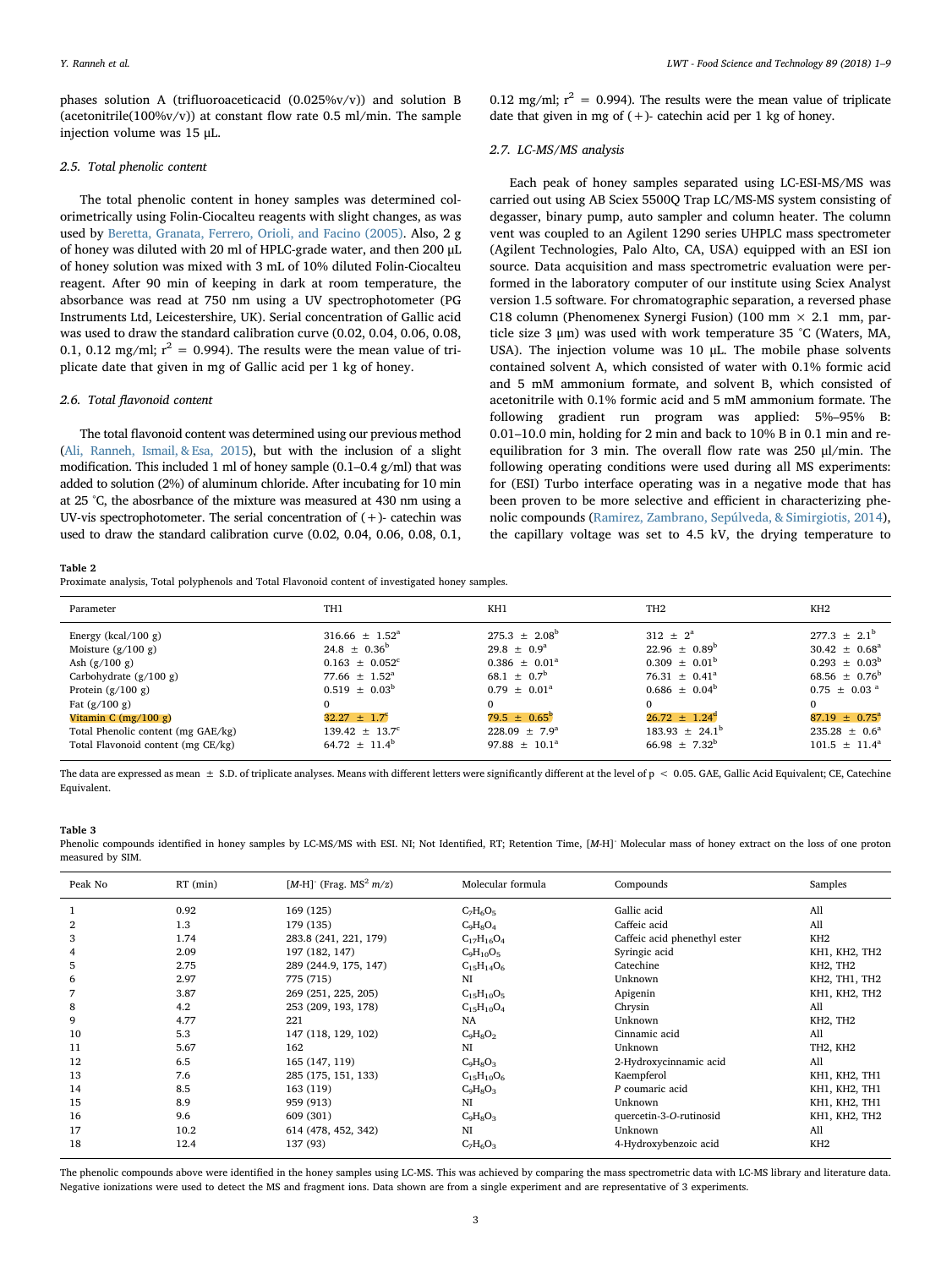500 °C, the nebulizer pressure to 40 psi and the drying gas flow to 100/ min. The single ion monitoring (SIM) modality was performed to quantify the molecular ions of phenolic compounds. The SIM analysis,

in this experiment, was scanned in the range of 100–1000 m/z for full scan and 50–1000 m/z for MS/MS scan. The mass fragmentation was done based on ACD/Labs advanced chemometrics mass fragmentation

<span id="page-3-0"></span>

Fig. 1. LC-MS chromatogram at 280 nm of honey samples: (a) KH1; (b) KH2; (c) TH1; (d) TH2. The LC/MS-MS spectral data is listed in [Table 3](#page-2-0). The x-axis shows retention time in minutes, the y-axis shows the intensity.



Fig. 1. (continued)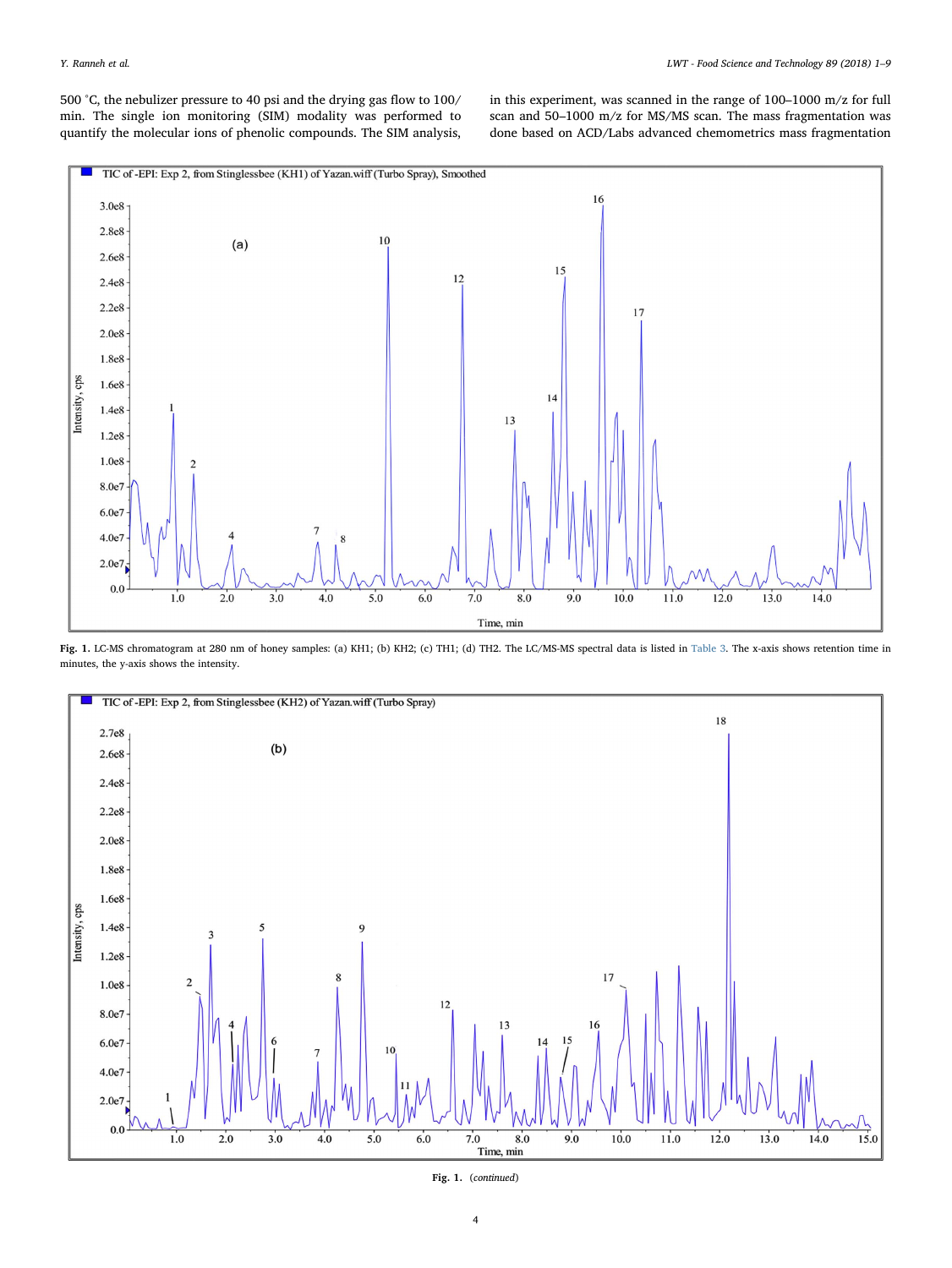

Fig. 1. (continued)





predictive software.

The phenolic acids and flavonoids were identified using a combination of liquid chromatography with mass spectrometry (ESI-LC-MS/ MS) on the basis of their ultraviolet (UV) spectra, retention time, mass spectra and by comparing with our standard library information that includes 500 established compounds.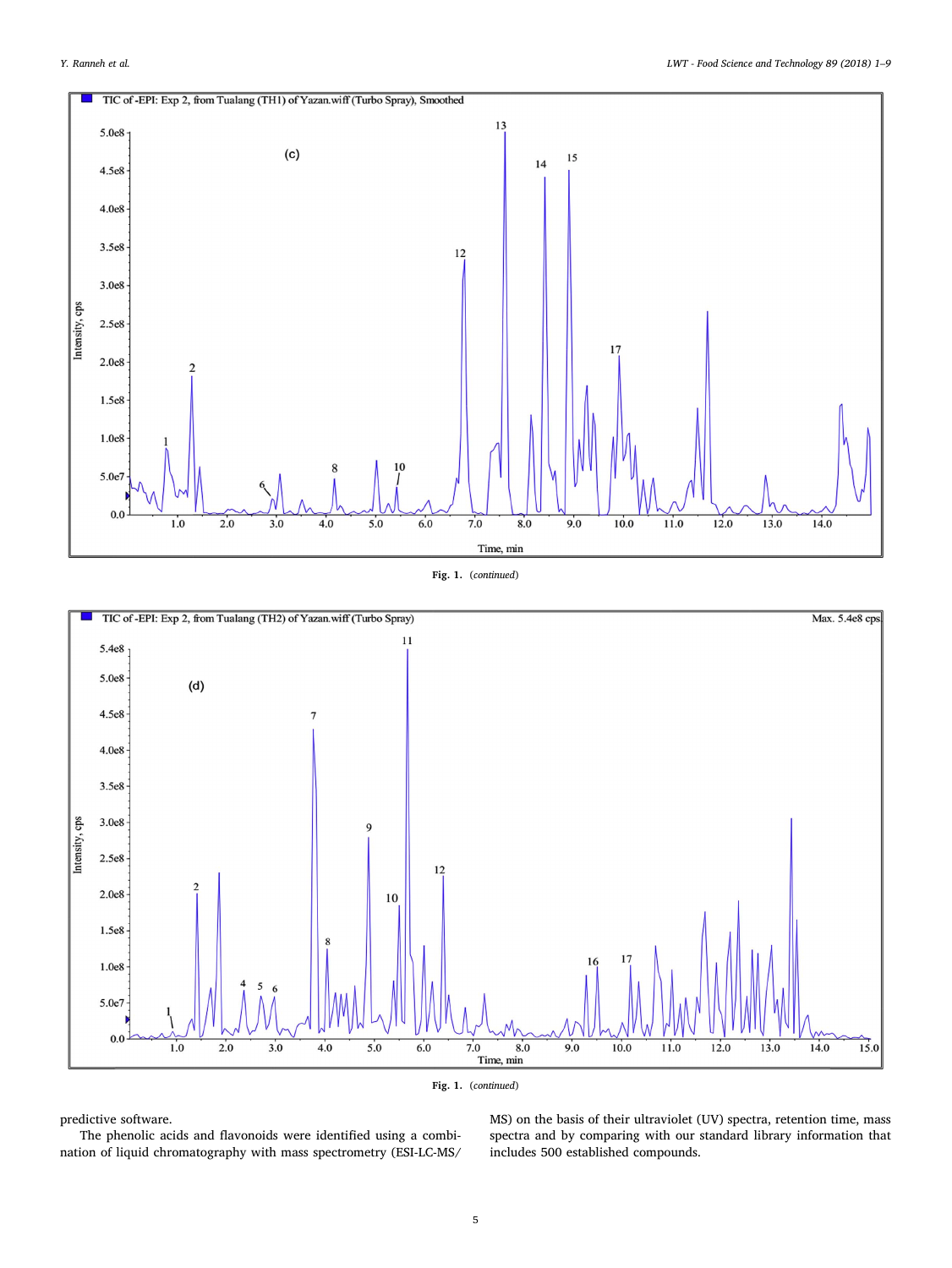<span id="page-5-1"></span>

Fig. 2. Free radical scavenging activity of all honey samples compared with Ascorbic Acid (A.A) at 10, 20, 40 mg/ml using DPPH. Results are expressed as mean  $\pm$  SD ( $n = 3$ ). Bars having different letters are significantly different ( $P < 0.05$ ).

#### 2.8. Free radical scavenging activity

The determination of scavenging activity of honey samples against DPPH (1,1-diphenyl-2-picrylhydrazyl) free radical was carried out using a different concentration ([Beretta et al., 2005\)](#page-8-16), with minor modifications. After preparing DPPH solution by dissolving 2 mg of DPPH in 100 mL ethanol, 1 mL of ethanolic honey solution and Ascorbic acid of a different concentration (10, 20, 40 mg/mL) were added to 2 mL of DPPH solution. The reaction mixture was hand-shaken for the purpose of a better mix and then kept for 30 min in a room temperature in the dark before measuring the absorbance of the mixtures at 517 nm with the use of a spectrophotometer. The scavenging ability of honey against DPPH radical was calculated by the following equation:

DPPH radical scavenging activity  $% = (Abs control - Abs sample) / Abs$ control X 100

where: Abs control is the absorbance of DPPH radical and ethanol, and Abs sample is the absorbance of DPPH radical and honey or Ascorbic acid. The experiment was performed in triplicate.

#### 2.9. Total antioxidant capacity

#### 2.9.1. ABTS assay

The total antioxidant capacity was obtained using ABTS assay, using the manufacturer's instructions (Zen-Bio, Inc., USA). After deluting the Myoglobin working solution with a dilution buffer, we added 10 μL of honey samples, Trolox standard and assay buffer to 10 wells of 96-well microplate. Then, we added 20 μL of myoglobin working solution and 100 μL of ABTS solution to start the reaction. After keeping the plate for 5 min at 25 °C. We stopped the reaction by appending 50 μL of stop solution in order to read the absorbance at 405 nm. The results were the mean value of triplicate date that expressed as micromoles Trolox equivalent per gram sample (μmolesTE/g).

# 2.9.2. ORAC assay

The ORAC assay was performed according to ZenBio instructions (Zen-Bio, Inc., USA). So, 150 μL of working fluorescein solution was injected to 60 wells of 96-well microplate. Then, 25 μL of Trolox (as a positive control), honey samples, or assay buffer (as a negative control) were added to individual wells of assay plate to be incubated for 10 min at 37 °C. The reaction was initiated by injecting 25 μL of AAPH (2,2′-azobis-2-methylpropanimidamide, dihydrochloride) working solution to each well. AAPH oxidized the fluorescein causing a decrease in fluorescence emission which was measured kinetically in a microplate reader (FLUOstar Omega) at excitation 485 nm and emission 528 nm. The data was taken for 30 min with one-minute intervals. The antioxidant capacity of honey samples was calculated by comparing the area under fluorescence curve (AUC) for each sample to the standard Trolox and were expressed as micromoles Trolox equivalent per gram sample (μmolesTE/g). The assays were performed in triplicate for each honey sample.

#### <span id="page-5-2"></span>Table 4

Total antioxidant activity of Honey samples compared with Trolox at 25, 50, 100 μM using ABTS and ORAC assays.

| Honey           | Honey                      | Total Antioxidant Capacity ( $\mu$ moles TE/g) <sup>a</sup> |                                  |  |  |  |
|-----------------|----------------------------|-------------------------------------------------------------|----------------------------------|--|--|--|
| sample          | concentration<br>$(\mu M)$ | <b>ABTS ORAC</b>                                            |                                  |  |  |  |
| TH1             | 25                         | $45.89 \pm 4.37$ <sup>f</sup>                               | $22.28 \pm 0.4^{\rm h}$          |  |  |  |
|                 | 50                         | $120.25 \pm 9.2^e$                                          | $40.23 \pm 2.18^f$               |  |  |  |
|                 | 100                        | 196.15 $\pm$ 7.41 <sup>b, c</sup>                           | 75.47 $\pm$ 2.5 <sup>c</sup>     |  |  |  |
| KH1             | 25                         | $176.66 \pm 17.6^{c, d}$                                    | $29.56 \pm 1.06^8$               |  |  |  |
|                 | 50                         | $201.8 \pm 5^{a, b}$                                        | $50.37 \pm 1.9^d$                |  |  |  |
|                 | 100                        | $231.5 \pm 6.1^a$                                           | 89.44 $\pm$ 2.1 <sup>a</sup>     |  |  |  |
| KH <sub>2</sub> | 25                         | $169.49 \pm 18.7^d$                                         | $30.62 \pm 2.09^8$               |  |  |  |
|                 | 50                         | 208.64 $\pm$ 5.5 <sup>a, b, c</sup>                         | 49.9 $\pm$ 1.8 <sup>d, e</sup>   |  |  |  |
|                 | 100                        | $234.87 \pm 2.9^a$                                          | $83.72 \pm 2.8^{\rm b}$          |  |  |  |
| TH <sub>2</sub> | 25                         | 53.73 $\pm$ 4.3 <sup>f</sup>                                | $26.97 \pm 0.45^8$               |  |  |  |
|                 | 50                         | $129.35 \pm 8.6^e$                                          | 44.79 $\pm$ 1.3 <sup>e</sup>     |  |  |  |
|                 | 100                        | $219.36 \pm 24.3^{a, b}$                                    | 48.69 $\pm$ 1.02 <sup>d, e</sup> |  |  |  |

<span id="page-5-0"></span><sup>a</sup> Expressed as micromoles Trolox equivalent per gram of honey sample; values are mean ± S.D. of triplicate analyses. Means with different letters were significantly different at the level of  $p < 0.05$ .

#### 2.10. Data analysis

The data was first subjected to Normality Test before analysis. The results showed that the data distribution was normal. We then calculated data for their mean value and standard deviation (SD). One-way analysis for variance (ANOVA) or Two-way ANOVA followed by Tukey's honestly significant difference (HSD) post hoc test was performed. The differences were considered significant at  $(P < 0.05)$ using SPSS for Windows. Version 18.0. Pearson correlation coefficient was used to determine the correlation between parameters studied in honey samples.

#### 3. Results

#### 3.1. Proximate analysis, total phenolic and total flavonoid content

[Table 2](#page-2-1) presents the proximal content of the stingless bee and Tualang honeys from north and south Malaysia (moisture, carbohydrate, protein, fat, ash and energy). The moisture, ash and protein content of KH1 and KH2 were significantly higher ( $P < 0.05$ ) than TH1 and TH2. However, the carbohydrate content and Energy values of TH1 and TH2 were notably similar, and were the highest with values from 77 to 76 g/100 g and 316 to 312 kcal/100 g. Significantly, the content of vitamin C was in the wide range between 20 and 90 mg/ 100 g among all the studied honey samples. The highest amount was found in KH2 with a value of 87.19  $\pm$  0.75 mg/100 g while the lowest was found in TH2 with a value of  $26.72 \pm 1.24$  mg/100 g.

[Table 2](#page-2-1) also presents the level of phenolic and flavonoid content in honey samples that used the standard curve of gallic acid and catechin  $(R<sup>2</sup> = 0.999)$ . The stingless bee honey samples KH1 and KH2 showed significant phenolic content with values of 228.09 ± 7.9 and 235.28 mg GAE/kg, respectively. The mean phenolic content of TH1 and TH2 ranged from 130 to 180 mg GAE/kg. The flavonoid content of all the samples ranged approximately between 60 and 100 mg CE/kg, but the highest percentage was in KH1 and KH2 followed by TH2 and TH1.

#### 3.2. Identification of polyphenols in honey samples by LC- ESI-MS/MS

Based on the optimization conditions of LC-ESI-MS/MS, all honey samples were subjected to identify the polyphenols compounds. By searching in our standard library information (e.g. Peak retention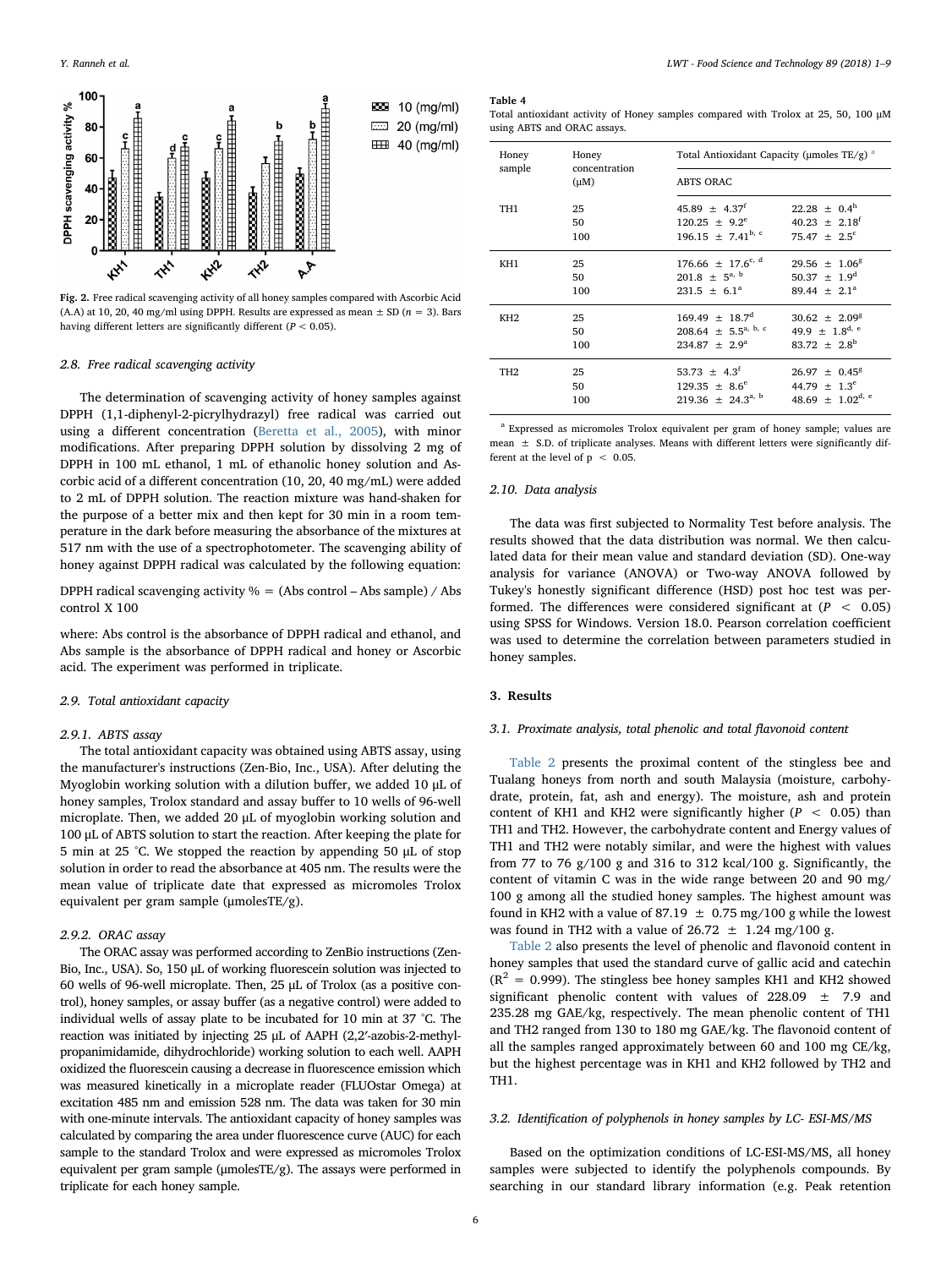#### <span id="page-6-2"></span>Table 5

Correlation matrix (Pearson correlation coefficients) between antioxidant activity, phenolic and flavonoid content.

|           | TFC (TH)        | TFC (KH)           | TPC (TH) | TPC (KH) | DPPH (TH)          | DPPH (KH)         | ABTS (TH)    | ABTS (KH)          | ORAC (TH) | ORAC (KH) |
|-----------|-----------------|--------------------|----------|----------|--------------------|-------------------|--------------|--------------------|-----------|-----------|
| TFC (TH)  |                 |                    |          |          |                    |                   |              |                    |           |           |
| TFC (KH)  |                 | <b>T</b>           |          |          |                    |                   |              |                    |           |           |
| TPC (TH)  | 0.623           |                    |          |          |                    |                   |              |                    |           |           |
| TPC (KH)  |                 | 0.686              |          |          |                    |                   |              |                    |           |           |
| DPPH (TH) | $0.922^{\rm a}$ |                    | 0.584    |          |                    |                   |              |                    |           |           |
| DPPH(KH)  |                 | 0.936 <sup>a</sup> |          | 0.607    |                    |                   |              |                    |           |           |
| ABTS (TH) | 0.482           |                    | 0.76     |          | 0.623              |                   | $\mathbf{1}$ |                    |           |           |
| ABTS (KH) |                 | 0.711              |          | 0.422    |                    | 0.82 <sup>b</sup> |              |                    |           |           |
| ORAC (TH) | $0.926^{\rm a}$ |                    | 0.287    |          | 0.824 <sup>b</sup> |                   | 0.594        |                    | п         |           |
| ORAC(KH)  |                 | $0.945^{\rm a}$    |          | 0.584    |                    | 0.99 <sup>a</sup> |              | 0.817 <sup>b</sup> |           |           |

TH = Tualang Honey, KH= Kelulut Honey.

TPC = Total Phenolic content.

TFC = Total Flavonoid content.

<span id="page-6-0"></span><sup>a</sup> Correlation is significant at the 0.01 level (2-tailed).

<span id="page-6-1"></span> $<sup>b</sup>$  Correlation is significant at the 0.05 level (2-tailed).</sup>

times, UV spectrum, [M-H]  $(m^2)$  and ESI-MS/MS data), a total of eighteen phenolic compounds, consisting of around eight phenolic acid compounds and five flavonoids, were investigated with range of 0.8–12.4 retention times (RT) in total ion chromatogram (See [Table 3](#page-2-0), [Fig. 1](#page-3-0)(a) and (b), 1(c), and 1(d)). Peaks 1, 2, 3, 4, 10, 12, 14, and 18 referred to phenolic acid class while peaks 5, 7, 8, 13, and 16 belong to flavonoid class. The other five unknown compounds were not identified under the same conditions because they required other tools to identify them. There were significant differences found in the number of identified compounds of honey samples. As shown in [Fig. 1](#page-3-0) and [Table 3](#page-2-0), the gallic acid, caffeic acid, chrysin and 2-hydroxycinnamic acid were identified in all the honey samples, whereas the Caffeic acid chrysin and 4-hydroxybenzoic acid were only identified in sample KH2. Five compounds which are caffeic acid, Caffeic acid phenethyl ester, Cinnamic acid, 2-Hydroxycinnamic acid, and P coumaric acid are classified as hydroxycinnamic acid. It was clear that the identified compounds in sample TH1 was importantly lower than those detected in TH2, KH1 and KH2 (See [Fig. 1](#page-3-0)).

#### 3.3. Free radical scavenging activity

The percentage inhibitions shown in [Fig. 2](#page-5-1) represent the free radical scavenging activity results for honey samples. There was a general decline in the percentages of DPPH radical between honey samples. The KH1 and KH2 samples (stingless bee honey) have exhibited the highest scavenging activity with a value of 90% and at concentration of 40 mg/ ml, whereas the TH1 and TH2 samples have showed a lower inhibition of 70% and a similar concentration. Overall, these results demonstrated that the increase of scavenging activity of honey samples remains consistent with the increase of concentrations.

#### 3.4. Total antioxidant capacity

#### 3.4.1. ABTS

The oxidation of ABTS by ferryl myoglobin radical with  $H_2O_2$  proceeded linearly as a function of time. ABTS activity was quantified by the decolourization of the ABTS  $^+$ , through measuring the reduction of the radical cation, as the percentage inhibition of absorbance is at 405 nm. The honey samples have shown a different rate of inhibitory effect against ABTS oxidation compared with the effect of Trolox. The highest TAC in honey samples has been noticed in KH2 sample  $(P < 0.05)$ , followed by KH1, TH1 and TH2 as shown in [Table 4.](#page-5-2) The equations below exhibit the proposed mechanism of actions of honey as a potent inhibitor towards ABTS free radicals in the reaction of the assay.



ABTS + Terryl myoglobin 
$$
\longrightarrow
$$
 ABTS<sup>+</sup> + metmyoglobin  
\nElectron donations

Honey

3.4.2. ORAC

The different concentrations of all honey samples (25, 50, 100 μM) were compared to the standard curve of Trolox for their ability to protect fluorescein from oxidation by ROS generated by AAPH. As demonstrated in [Table 4](#page-5-2), the antioxidant activity assessed by ORAC assay ranged between 20 and 85 μmol TE/g, with KH1 showing the highest antioxidant capacity (89 μmol TE/g) at concentration 100 μM, and with a significant difference ( $P < 0.05$ ) compared to the honey samples TH1 and TH2. Finally,  $KH1 > KH2 > TH1 > TH2$  represents the ranking of honey samples from the highest to the lowest antioxidant capacity.

#### 4. Discussion

This study aimed to investigate two types of Malaysian honey; namely, Tualang and Kelulut honey. Our findings have indicated that there are significant differences between TH and KH, particularly in the proximate analysis, vitamin C content, total phenolic and flavonoid content, total number of phenolic compounds detected, and the total antioxidant capacity.

Proximate analysis is essential to determine the nutrient content which is important for health promotion and metabolic energy. As shown in [Table 2,](#page-2-1) the differences in energy in honey samples were attributed to carbohydrate content, where the TH samples had the highest value. This value was consistent with similar results from previous studies ([Erejuwa et al., 2012](#page-8-7)). The KH samples also showed a higher amount of protein and ash compared to TH samples. That was thought to be attributed to the floral type visited by the stingless bee (Trigona). Our findings were also compliant with previous proximal studies of stingless bee honey (B. A. [Souza, Heard, Marchini,](#page-8-19) [Díaz, & Tricio, 2006a,](#page-8-19) pp. 867–875). For example, the vitamin C value for TH was somehow similar to [\(Kishore, Halim, Syazana, & Sirajudeen,](#page-8-20) [2011\)](#page-8-20), who compared TH samples with gelam, pineapple and Indian forest honey. However, the KH samples have exhibited a higher amount of vitamin C compared to other types of stingless bee honeys from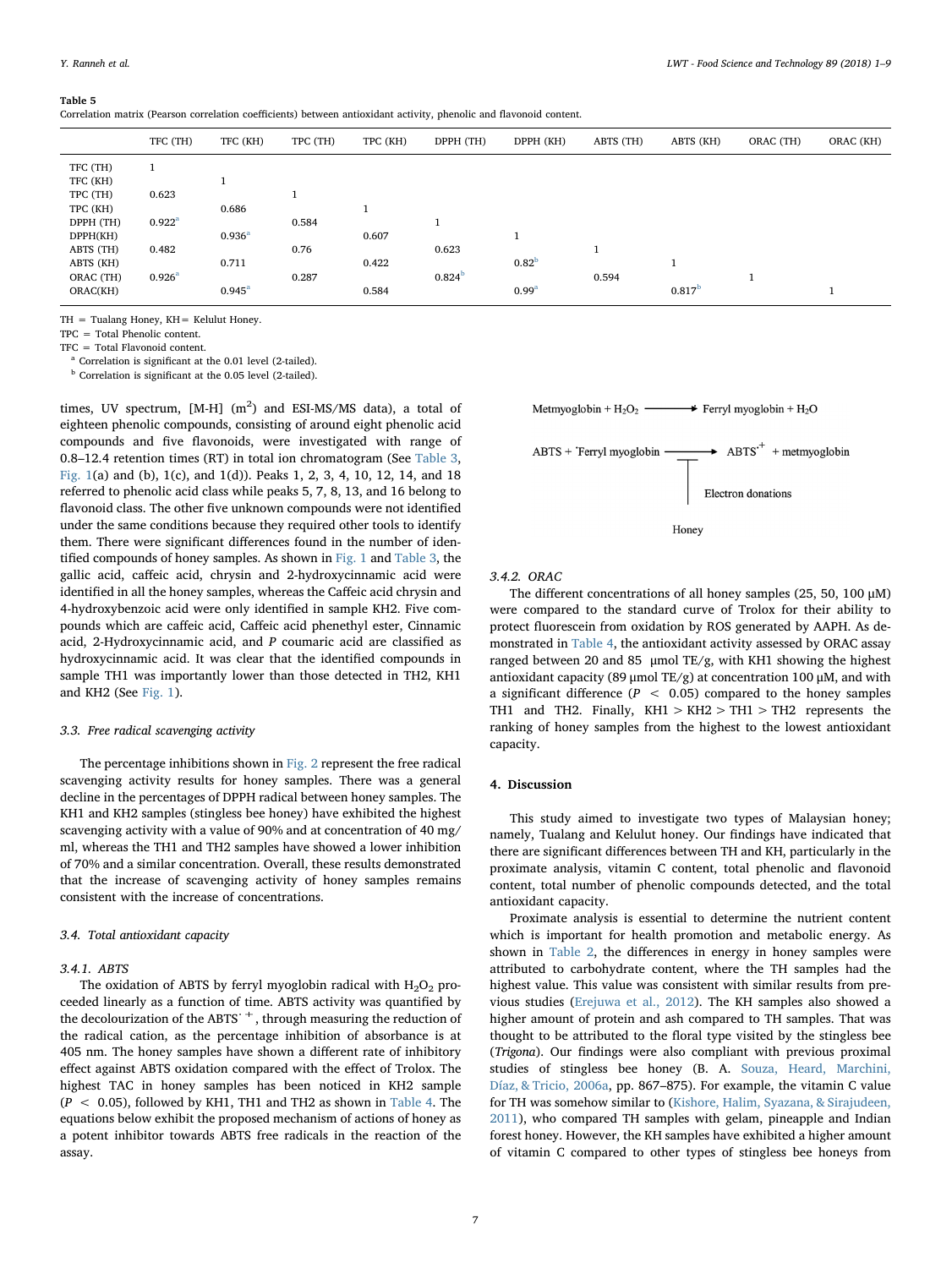#### various countries (B. [Souza et al., 2006b](#page-8-21)).

Since the bioactive actions of honey have been attributed to its phenolic and flavonoid content in previous studies, a high concentration of phenolic substances was recorded in our samples ([Table 2\)](#page-2-1). The total phenolic and flavonoid content of KH samples were significantly higher than those in the two reported studies on Malaysian honey samples [\(Aljadi & Kamaruddin, 2004](#page-8-22)), as well as more than those of Gelam and coconut honeys ([Kishore et al., 2011\)](#page-8-20). Additionally, there is evidence in the literature that the increased rate of colour intensity in Trigona stingless bee honey is usually associated with a high amount of polyphenols ([Kek et al., 2014\)](#page-8-23). However, this contrasts with similar evidence that reports that strawberry tree honey has the highest phenolic content that may reach to 789 mg GAE/kg ([Beretta et al., 2005](#page-8-16)). A direct comparison between the findings of previous studies and the current results tends to be less logical, because there are methodological differences as well as material-related ones across each other.

Our results also showed, after inspecting the profiles of polyphenols in our honey samples, that using LC-MS/MS data analysis which was done under the conditions described above can distinguish each type of polyphenols based on the molecular weight ([Table 3](#page-2-0)). The majority of identified polyphenols are classified under phenolic acid that explains the high phenolic content, while some of the flavonoid compounds are bounded to sugar moieties, such as (quercetin-3-O-rutinosid), that make them more soluble in water. It is more surprising that this is the first time in which Kelulut honey (stingless bee honey) has been investigated with LC-MS/MS analysis, where a total of 13 compounds were identified (See [Fig. 1](#page-3-0)(b)). These compounds are thought to be the main content that made stingless bee honey (KH) a good source of antioxidant.

This study also assessed and compared the antioxidant potency for Tualang and Kelulut honey with the synthetic antioxidants (Ascorbic Acid and Trolox (vitamin E)) in vitro. Interestingly, our findings indicated that honey has a significant antioxidant property after comparing the antioxidant efficacy in synthetic antioxidants. In particular, the Kelulut honey (KH), as an antioxidant agent, was significantly better than Tualang honey (TH).

The DPPH assay offered a cost-effective and rapid assay in evaluating the radical scavenging activity of honey. DPPH result is usually expressed as an inhibition percentage, which means that Kelulut honey samples (KH1 and KH2) showed a significant free radical scavenging compared with Tualang honey samples. In a similar line of study, the Ecuadorian stingless bee honey showed a similar antioxidant potential ([Guerrini et al., 2009](#page-8-24)). The correlation between the total phenolic and flavonoid content in our honey samples and DPPH was significantly positive (See [Table 4](#page-5-2)).

In this study, we used two arrays of analytical methods to benchmark the antioxidant potency of stingless bee honey samples (KH) and Tualang honey (TH). ABTS assay measured radical scavenging activity by electron donation. When it was combined with ORAC assay that measures hydrogen atom transfer, a comprehensive analysis of total antioxidant capacity (TAC) was provided. A 96-well plate was used in the two assays (ABTS and ORAC). Previous research suggested that ABTS assay using microplate would help in cutting the cost to 25%, and hence increasing the analyzed sample and improving the analytical performance compared with other used methods ([Kampa et al., 2002](#page-8-25)).

The results also showed that the oxidation of ABTS has been perfectly inhibited in the stingless bee honey, especially KH2, when compared with Trolox (See [Table 4\)](#page-5-2). The usage of ABTS assay-microplate in evaluating TAC in our results was to [Kambayashi et al. \(2009\)](#page-8-13) As for ORAC assay, the stingless bee honey samples (KH) have demonstrated a significant scavenging activity of peroxyl radicals that are considered common in human body. In this respect, ORAC measurements could be biologically relevant (See [Table 4](#page-5-2)).

This study also found a significant correlation between the polyphenols content of honey samples and antioxidant parameters (ABTS and ORAC, see [Table 5\)](#page-6-2). Accordingly, the stingless bee honey (KH) has a stronger antioxidant capacity than Tualang honey (TH). It was also notable that the demonstration of more polyphenols compounds in stingless bee sample (KH2) has contributed to a high antioxidant potential. However, the relationship between honey and antioxidant reported in previous studies is thought to be attributed to the high content of Ascorbic Acid ([Guerrini et al., 2009; Kek et al., 2014](#page-8-24)).

Overall, the four honey samples were demonstrated middle differences in the results, however the exception was occurred in the KH2 sample which is produced by Malaysian stingless bee (Trigona) and comes from beekeepers in south of Malaysia. Therefore, it is a possible marketed product that could be used as a beneficial source of healthy compounds in food industry to enhance the satisfactory quality characteristics of food formulations throughout improving sensory aspects, inhibiting browning reaction, and supporting probiotic bacteria ([Yousuf & Srivastava, 2017\)](#page-8-26). Nevertheless, identifying the biochemical components in Malaysian stingless bee honey to enhance their commercial value as alternative food additives in poor communities and increase stingless bee honey production is recommended.

#### 5. Conclusion

This study that we report here is the first, to our knowledge, that investigates the phenolic profile and antioxidant properties of Malaysian stingless bee honey (Kelulut honey). In screening Kelulut honey using LC-MS/MS, eighteen phenolic compounds were detected. Our results demonstrated that Kelulut honey has a high antioxidant capacity against a variety of reactive oxygen species when compared with Tualang honey. Furthermore, we noticed that there are several strong, positive correlations between the phenolic content and antioxidant test values in Kelulut honey. The results given in LC-MS data and in vitro antioxidant for Malaysian stingless bee honey make us reflect on the ethnomedical usages as well as the therapeutic values that could be useful in promoting better nutrition and preventing oxidative stress-related diseases. A further investigation of this natural product is still required, particularly the bioactive components that could be of an attractive source of nutraceuticals ingredients.

# Authors' contribution

Yazan Ranneh has designed research, performed experiments, interpreted data and wrote the manuscript. Maryam Zarei has edited the manuscript and interpreted data. Abdah Md AKim supervised the work and helped in editing the manuscript. Hasiah Abd. Hamid and Huzwah Khazaai supervised the project and designed research. All authors read and approved the final manuscript.

#### Conflict of interest

The authors have no competing interests to disclose.

#### Acknowledgements

This work was supported by (Research Grant Number: 05-01-11- 1218RU). The authors would like to thank Faculty of Medicine and Health Sciences for the provision of their laboratory facilities and financial support. We would also like to thank the technicians in Food science and technology laboratory for their technical assistance in LC-MS-MS. Last but not least, we remain thankful for Mr. Ahmed Khorsheed for his English editing.

#### References

<span id="page-7-0"></span>Abd Jalil, M. A., Kasmuri, A. R., & Hadi, H. (2017). Stingless bee honey, the natural wound healer: A review. Skin Pharmacology and Physiology. [https://doi.org/10.1159/](https://doi.org/10.1159/000458416) [000458416.](https://doi.org/10.1159/000458416)

<span id="page-7-1"></span>Al-Rahbi, B., Zakaria, R., Othman, Z., Hassan, A., Mohd Ismail, Z. I., & Muthuraju, S.